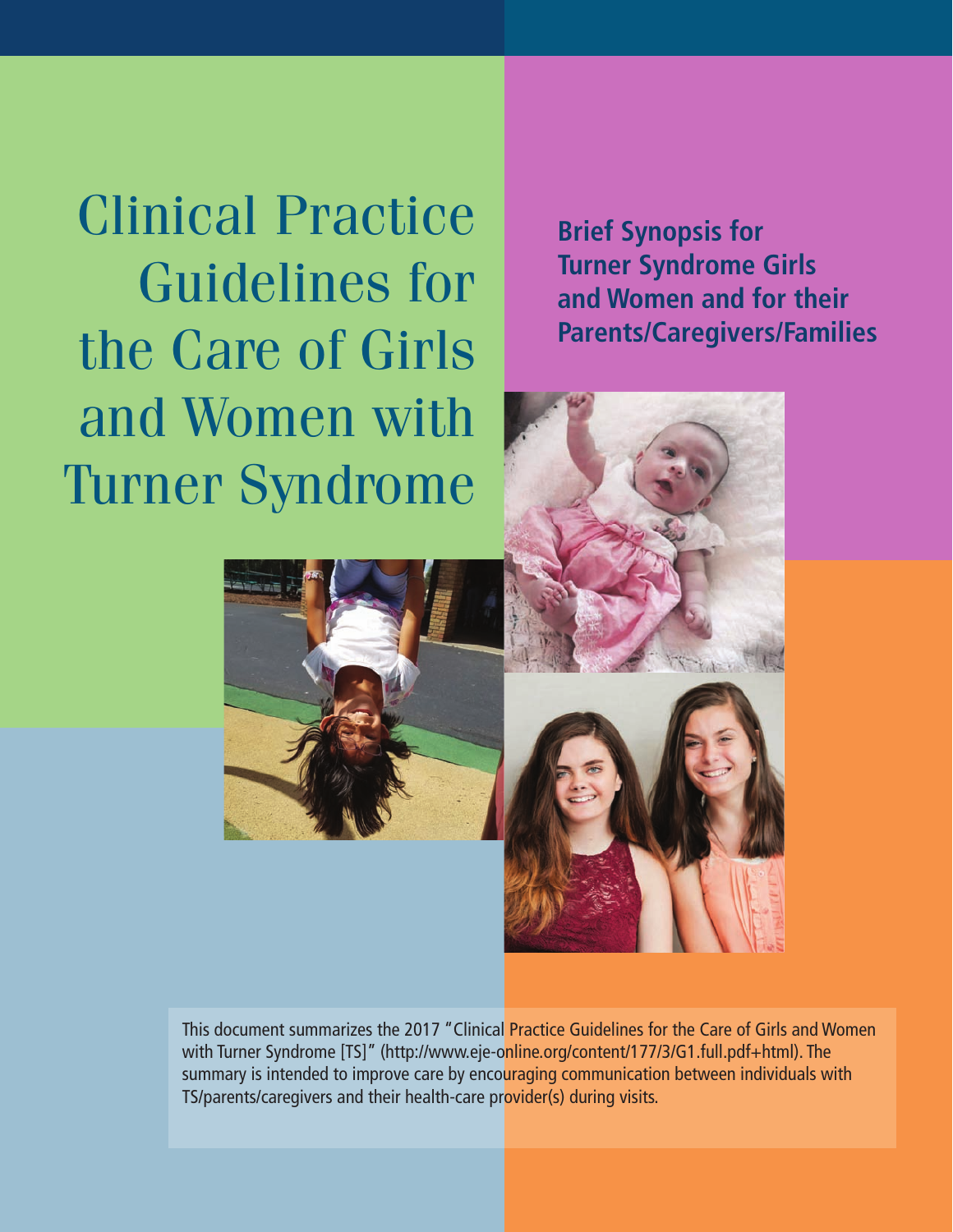# **1. Introduction**

- The Clinical Practice Guidelines were developed for health-care providers of patients with TS, including primary care providers (pediatricians, family doctors, internists) and specialists (specialist pediatricians, geneticists, endocrinologists, cardiologists, fertility doctors, and internists).
- This document is based on an international effort that concluded with a Consensus Meeting in Cincinnati, Ohio, in 2016. TS experts were appointed by the European Society for Endocrinology (ESE), Pediatric Endocrine Society (PES), European Society of Human Reproduction and Embryology (ESHRE), Endocrine Society (ES), European Society for Cardiology (ESC), American Heart Association (AHA), and the European Society for Pediatric Endocrinology (ESPE).
- The chairs of the consensus working group, Dr. Claus H. Gravholt and Dr. Philippe F. Backeljauw, were appointed by the ESE Clinical Committee and PES, respectively.
- Patient advocates from organizations within the TS community represented patient and family concerns throughout the revision of the guidelines.

# **2. Diagnosis and Genetics of TS**

#### **2.1 Definition, genetic analysis, and indications for testing**

- TS occurs in 1 out of 2,000–4,000 females, when only one complete X chromosome is present and the second X chromosome is missing entirely or partially, or has a different structure.
- The most frequent chromosomal changes in individuals with TS are: 45,X (monosomy X), affecting 40–50%; 45,X/46,XX (TS with mosaicism), affecting 15%; and 45,X/46,XY (mosaicism with Y chromosome materials), affecting 10–12%.
- These chromosome changes are usually accompanied by one or more medical symptoms or characteristics (**Table 1**).

| Table 1. Major Symptoms and Characteristics of TS                                                                                                                                                                                                        |                                                                                                                                                                                                                                    |
|----------------------------------------------------------------------------------------------------------------------------------------------------------------------------------------------------------------------------------------------------------|------------------------------------------------------------------------------------------------------------------------------------------------------------------------------------------------------------------------------------|
| Facial appearance, such as down-turning eyelids, low-set<br>and prominent ears, small jaw, narrow roof of mouth<br>Neck webbing (thick, short)<br>Lymphedema (puffy hands/feet)<br>Short stature<br>Ovarian insufficiency (delayed puberty, infertility) | <b>Hearing loss</b><br>Distinctive heart, <sup>1</sup> skeletal, <sup>1</sup> and kidney defects<br>Particular neurodevelopmental profile <sup>2</sup><br>Other disorders, including underactive thyroid and gluten<br>intolerance |

1 Some clinically significant heart defects and skeletal issues may not be evident at birth.

2 The neurodevelopmental profile refers to brain development affecting intellectual functioning, reading ability, social communication skills, memory, and attention or focus skills.

- The specific karyotype (genetic makeup of the chromosomes) does not always predict the appearance of someone with TS. However, a person with 45,X may have more TS symptoms and characteristics than someone with 45,X/46,XX mosaicism. An individual with mosaicism may have fewer health concerns, including less frequent or less severe heart problems and fewer problems with hand/foot swelling (lymphatic abnormalities). A girl or woman who also has a fragment of the Y chromosome has an increased risk for developing gonadoblastoma (a growth in the ovaries).
- TS is most often diagnosed during fetal life, in infancy, during the late pre-teen period (8–12 years), or in late adolescence/early adulthood. Although TS can be diagnosed at any age, diagnosis after age 50 necessitates some additional tests beyond those discussed below.
- TS should be a foremost consideration in any female with certain physical characteristics (**Table 2**).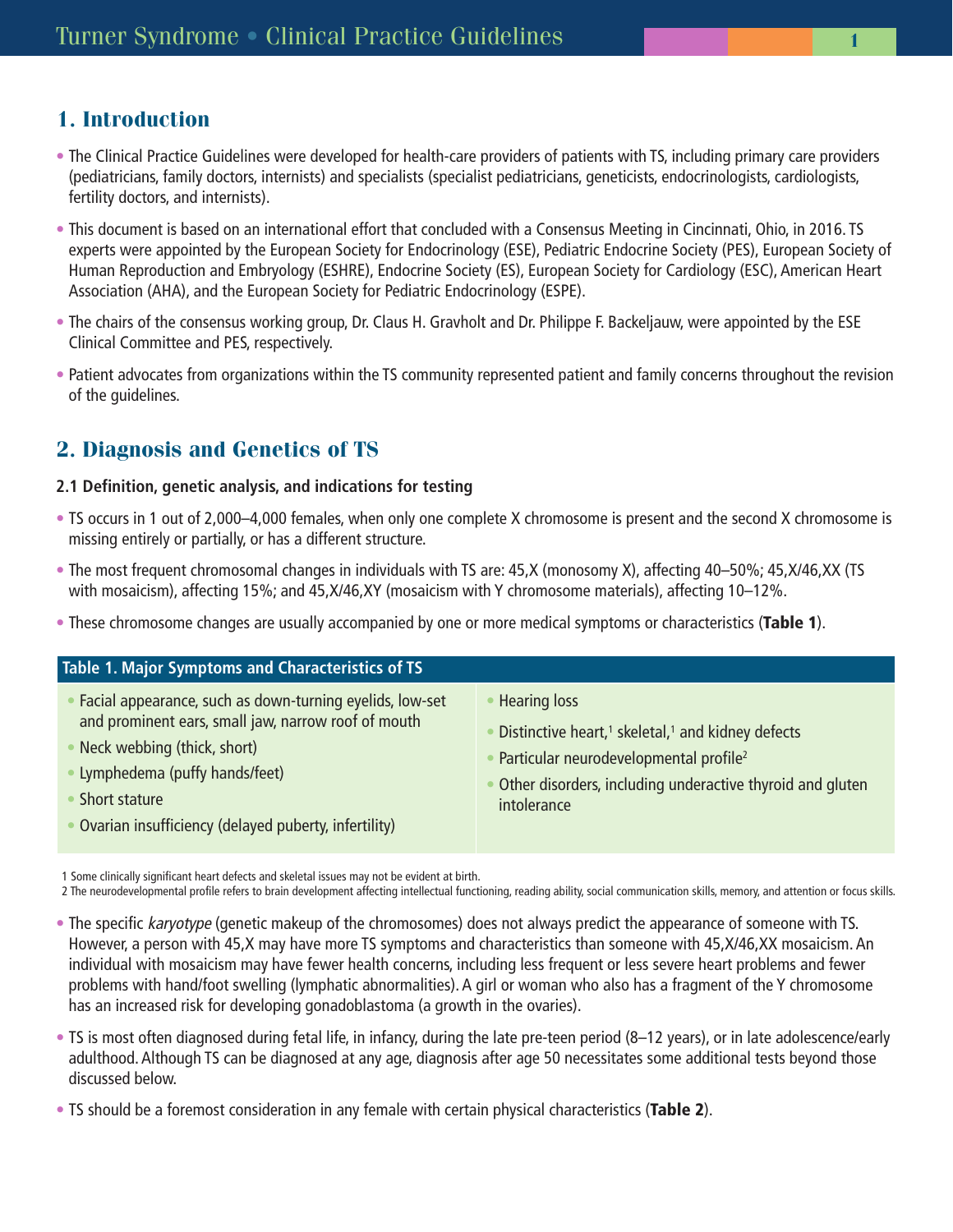| Table 2. Indications for Genetic Testing to Diagnose TS                                                                                                                                                                                   |                                                                                                                                                                                                                                                                        |  |  |  |
|-------------------------------------------------------------------------------------------------------------------------------------------------------------------------------------------------------------------------------------------|------------------------------------------------------------------------------------------------------------------------------------------------------------------------------------------------------------------------------------------------------------------------|--|--|--|
| If one of the following major features is present                                                                                                                                                                                         | If at least two of the following are present                                                                                                                                                                                                                           |  |  |  |
| • Hydrops (fetal accumulation of fluids)<br>Short stature of unknown cause<br>Left-sided heart defect <sup>1</sup><br>• Unexplained delayed puberty/menstruation<br>Infertility problems<br>• Characteristic facial features <sup>2</sup> | • Kidney irregularity (horseshoe shape, absence,<br>or unusually small)<br>• Malformed wrist and forearm bones<br>• Neuropsychologic profile that fits $TS3$<br>• Multiple birthmarks<br>• Unusual shape of finger and/or toenails<br>• Multiple middle ear infections |  |  |  |

1 Typically abnormal (bicuspid) aortic valve, coarctation (narrow aortic arch), aortic valve narrowing, other left heart valve anomalies, and underdeveloped left heart. 2 See Table 1.

3 Dyscalculia (a mathematics learning problem); attention deficit issues, poor working memory, poor executive/cognitive control, perceptual-motor, and visual-spatial deficits; diminished psychological well-being (anxiety state).

## **2.2 Prenatal diagnosis**

- Ultrasound results can suggest an increased likelihood of TS.
- Abnormal "triple" or "quadruple" blood screening result for the pregnant mother (alpha-fetoprotein, human chorionic gonadotropin, inhibin A, and unconjugated estriol) may also suggest a TS diagnosis.
- Genetic karyotype testing for confirmation of TS after the baby has been delivered is essential, because ultrasound and maternal serum screening are not always 100% reliable to confirm that a baby has TS.

### **2.3 Postnatal diagnosis**

- All females with suspected TS should have a genetic blood test, called a karyotype.
- If mosaicism (form of TS when the second X chromosome is only partially present or structured differently) is strongly suspected, but not confirmed with a standard karyotype, additional genetic tests should be done to confirm or rule out TS.
- A blood karyotype is usually adequate, but skin cells or cheek (via swab) cells may be examined if there is an ongoing suspicion of TS or low-level mosaicism.

### **2.4 Newborn screening**

- Missed and delayed diagnoses of TS remain a major problem.
- Early diagnosis allows for timely screening and intervention for problems such as abnormal alignment of one or both eyes, hearing loss, heart and kidney abnormalities, underactive thyroid function, gluten intolerance, and learning disabilities, thus improving quality of life. It may also improve height outcomes and fertility options.
- There is currently no routine newborn screening for TS.

# **3. Growth and Puberty**

### **3.1 Growth-promoting therapies**

- Goals of growth-promoting therapies are for the patient to reach a height that lessens physical limitations and allows puberty to begin at an age similar to that of her peers.
- The essential component of growth-promoting therapy is growth hormone (GH), which increases growth velocity and results in a modest increase in adult height.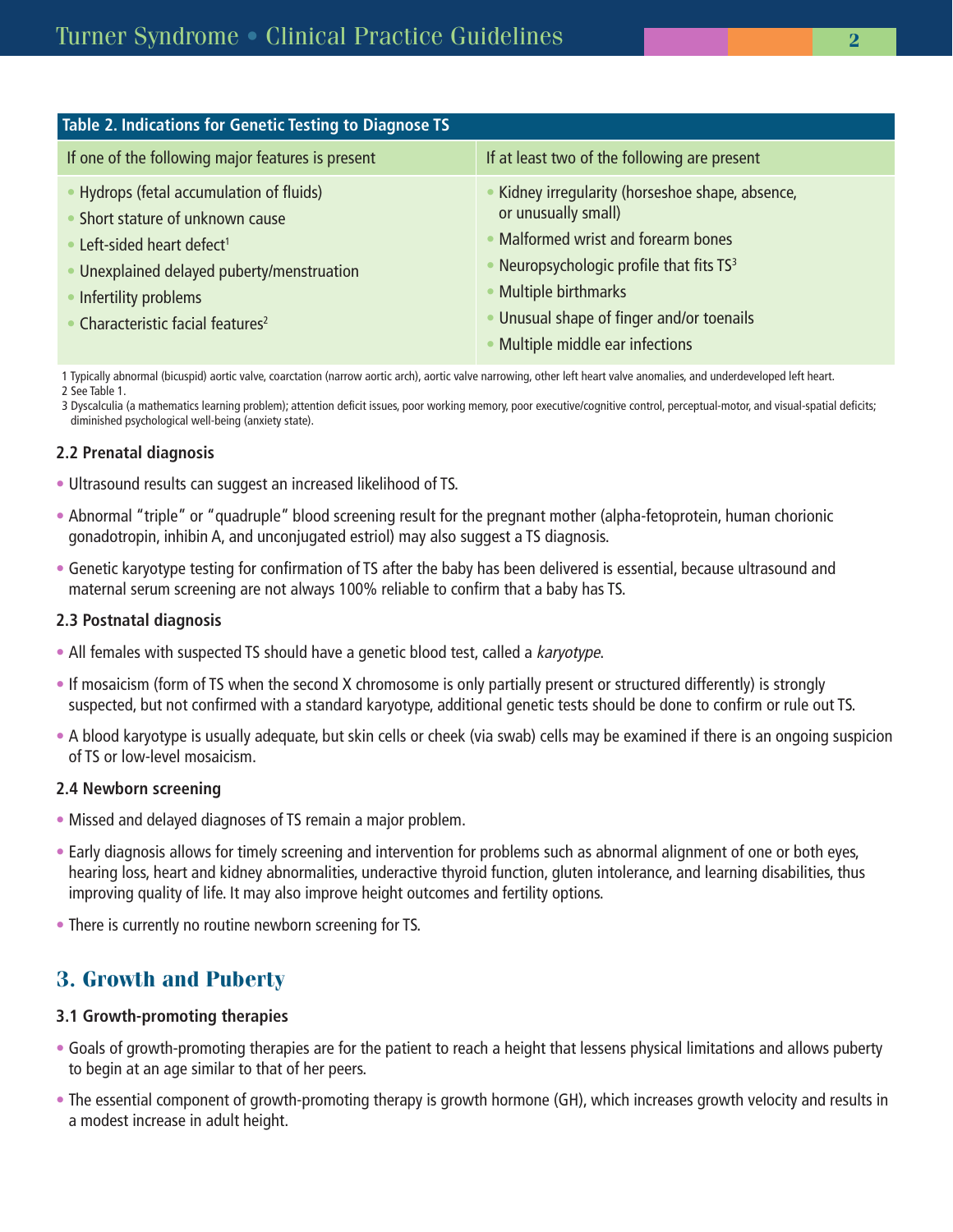- Most girls will require female hormone replacement (estrogen and progestin) to initiate and/or complete the puberty process while receiving GH therapy. The way estrogen is taken, its dosage, and the speed at which the dose is increased will affect the growth and adult height.
- An adult height close to 152 cm/60 in or greater (within the lower average range for the general female population) is the likely outcome for those with TS at completion of growth-promoting therapy.

## **3.2 Efficacy and safety of GH treatment**

- GH treatment was associated with height gains of 5 to 8 cm (2 to 3.5 in) over treatment periods ranging from 5.5 to 7.5 years in several medical studies. Height gain of about 1 cm per year is a reasonable expectation of GH therapy. Some studies showed height gains exceeding this, with adult height improvement sometimes reaching 4 to 5 inches over the predicted adult height at the beginning of GH treatment.
- If a girl attains the normal height range within the first 2 years of growth treatment, the rate of growth is maintained close to the average for girls her age, and there are satisfactory pubertal changes, adult height within the lower normal range (about 152 cm/60 in) is possible.
- A woman with TS may be taller than predicted after completing GH therapy if she is relatively tall at the start of treatment, has tall parents, is younger at the start of therapy, has a longer GH treatment period before puberty, takes GH therapy for a long time, or receives a higher GH dose.
- Beginning GH around 4–6 years of age, or earlier if growth failure is already noticeable, is likely to result in greater height gains during childhood and allow for age-appropriate induction of female development (like breast growth), to aim for the best adult height and timing of puberty.
- Therapy may be continued until a girl is satisfied with her height or until little growth potential remains (occurring when x-rays show that bone age is more than 13.5 to 14 years and height increase is less than 2 cm per year).
- GH therapy dosages for TS at treatment initiation:
	- North America, 0.350–0.375 milligram [mg]/kilogram [kg]/per week (equivalent to 50–54 micrograms [μg]/kg/per day)
	- Europe, 1.3–1.4 mg/square meters [m<sup>2</sup>]/day (4.0–4.3 international units [IU]/m<sup>2</sup>/day; 45-50 [µg]/kg/per day)
	- Australia, 4.5–9.5 mg/m<sup>2</sup>/week (0.6–1.4 mg/m<sup>2</sup>/day)
- Dosages are divided into 7 doses, one for each day of the week.
- GH is given in the fat tissue under the skin.
- In TS, safety of GH treatment in long-term medical studies has generally been reassuring with respect to blood pressure and risk factors for heart-related disease, blood sugar and fat metabolism, body composition (percentages of fat, bone, water, and muscle), bone mineralization (essential for bone hardness and strength), body proportions, and prevalence of ear infections and hearing loss.
- Girls with TS appear to have an increased risk of intracranial hypertension (pressure built-up in the head) and slipped capital femoral epiphysis (hip pain and limp) during GH treatment compared with children with simple GH deficiency or certain other conditions with short stature. However, these complications are still rare.
- Development or progression of scoliosis (abnormal curvature of the back) may be more common in girls with TS than in children with other growth disorders.
- Girls with TS may be at greater risk of pancreatitis than children with other growth disorders who are treated with GH. However, there is still a very low risk of pancreatitis.

### **3.3 GH treatment with the anabolic steroid oxandrolone**

• Well-controlled studies have shown slight improvement in growth (of approximately 2–5 cm/1–2 in) by adding a prescription medication called oxandrolone during GH treatment.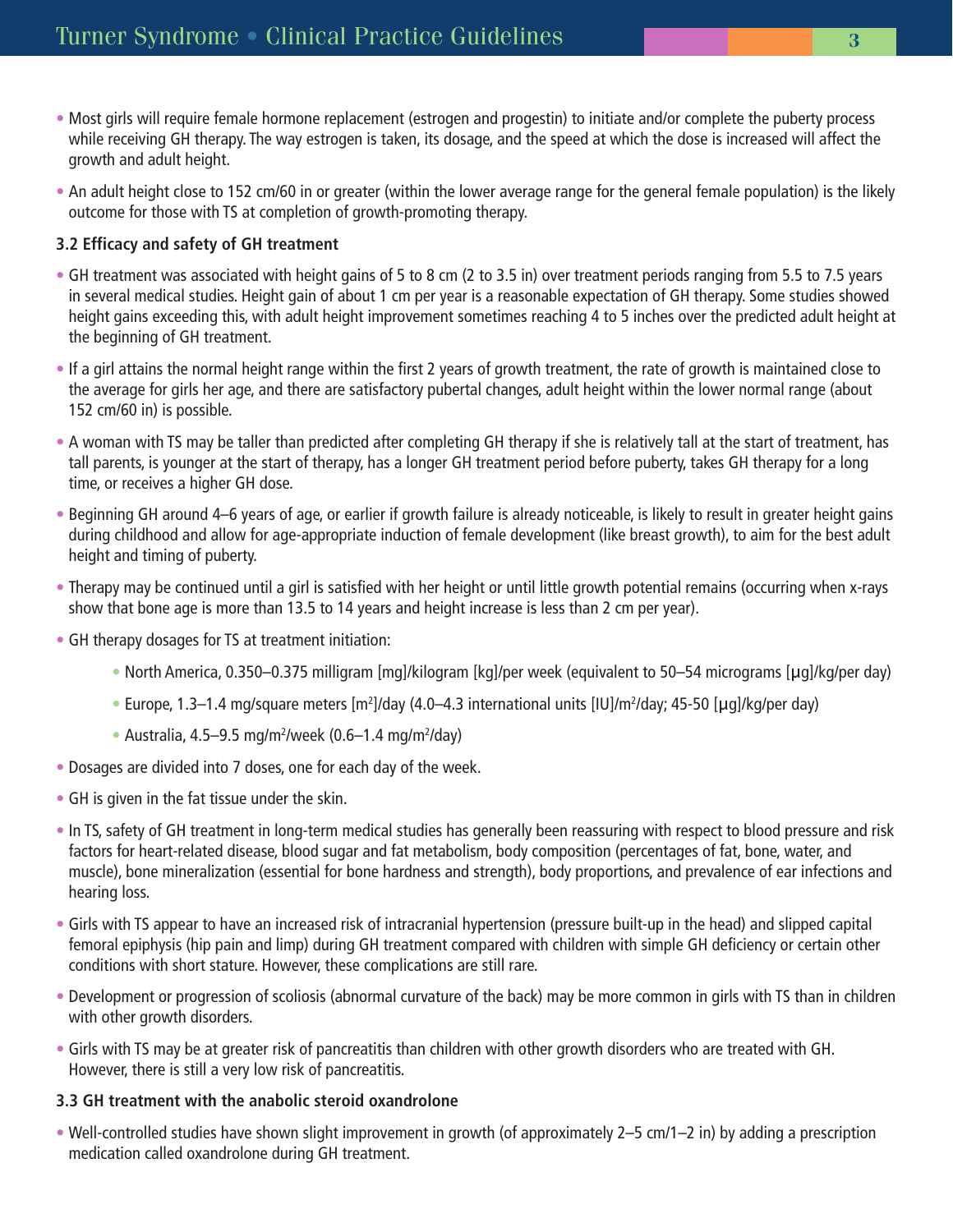- There is a chance of unwanted effects such as delayed breast development and dose-dependent virilization (eg, an increase in the size of the clitoris, voice-deepening, male-pattern hair growth, and acne), so there is a need for caution in using oxandrolone. When oxandrolone is correctly dosed, these complications can be avoided easily.
- Oxandrolone should not be prescribed until around 9–10 years of age and should be started at a dose of 0.03 mg/kg/day and maintained at no more than 0.05 mg/kg/day.

#### **3.4 GH treatment with childhood ultra-low-dose estrogen**

• Use of a very-low-dose estrogen replacement before puberty to promote growth is not currently recommended.

#### **3.5 Sex-hormone replacement**

- Most individuals with TS need hormone replacement therapy for puberty induction, maintaining female secondary sex characteristics, developing strong bones, and normalizing the size and overall health of the uterus.
- The main consideration supporting the use of transdermal (by a skin patch) rather than oral estrogen (a tablet) replacement therapy is that the transdermal medication does not pass through the liver.
- Giving vaginal hormone replacement is not recommended for young girls.
- The goal of estrogen replacement therapy is to mimic the progression of puberty in an average girl.

| Table 3. Recommended Estrogen Replacement Options for Feminization in TS |                                 |                     |  |  |  |
|--------------------------------------------------------------------------|---------------------------------|---------------------|--|--|--|
| Preparation                                                              | <b>Pubertal initiation dose</b> | <b>Adult dosing</b> |  |  |  |
| Transdermal E2                                                           | $3-7 \mu g/day1$                | $25-100$ µg/day     |  |  |  |
| Micronized $17\beta$ oral E2 (E2)                                        | $0.25$ mg/day                   | $1-4$ mg/day        |  |  |  |
| Ethinyl estradiol (EE) <sup>2</sup>                                      | $2 \mu g$ /day                  | 10-20 $\mu$ g/day   |  |  |  |
| Depot E2 <sup>3</sup>                                                    | 0.2 mg/month                    | 2 mg/month          |  |  |  |

E2: 17 estradiol

1 See text for information about applying patches.

2 Ethinyl estradiol is not available in the United States as monotherapy.

3 Depot E2 is not available in Europe.

- To mimic normal physical and social development, treatment should begin at 11–12 years, as long as lab testing indicates that there is no chance of spontaneous puberty.
- If the puberty laboratory values are normal for age, observation for spontaneous puberty is appropriate, with future hormone replacement therapy if ovarian failure occurs. The doctor can use several blood tests to determine whether or not the ovaries will function.
- Initiating replacement therapy with low estrogen doses is very important for preserving height, whether or not GH treatment has already been initiated.
- Incremental dose increases of estrogen can occur approximately every 6 months until adult dosing is reached over a 2-3 year period.
	- This approach means that there is a 25-100% dose increase every 6 months using 4 to 6 dose changes between the initiation and adult doses shown in Table 3.
	- Clinical assessment, patient satisfaction, patient age, and remaining growth potential are the primary determinants of a dose increase.
	- If attaining taller stature is still possible, girls may remain on lower estrogen doses longer. If girls are older at initiation, the interval until adult dosing may be shortened.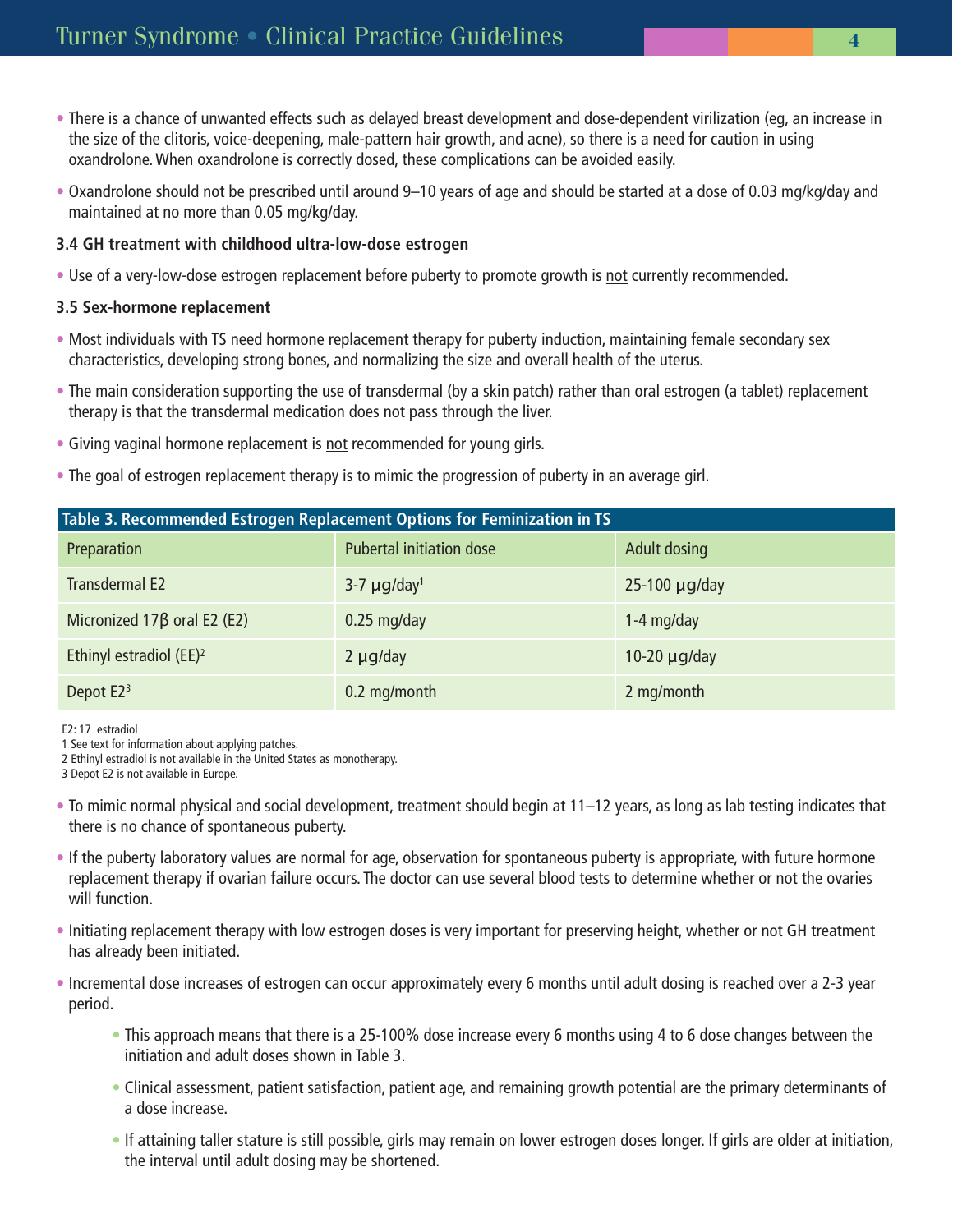- Progestin must be added once breakthrough bleeding (a period, or spotting) occurs, or after 2 years of treatment.
	- In women, micronized crystalline progesterone (eg, Prometrium® 100-200 mg) is preferred because there may be a (slight) decrease in breast cancer risk. Medroxyprogesterone acetate is an acceptable alternative to micronized crystalline progesterone.
	- The risk of breast cancer is low in TS anyway, and long-term treatment with hormone replacement therapy does not seem to induce breast cancer.
	- These progestins can be added for 10 days each month to cause a period. Women should continue treatment with estrogen in combination with a sequential progestin agent.
- Once adult replacement doses are reached, treatment should persist until the risk of continuation outweighs the benefits, around the average age of menopause in the general population. Remember that this hormone therapy is replacing a pure deficiency – it is not the same as hormone treatment in a non-TS individual who takes birth control pills.
- Screening for blood clot risk is necessary for those with a personal or family history of blood clots.
- An estrogen patch can be cut into smaller parts (one-quarter of a 25-μg patch, or about 6.25 μg, for example) to begin treatment with a small dose.
	- Although not recommended by product labels or pharmacists, two studies report on successfully achieving puberty estrogen concentrations and/or breast development with such partial patch use, and those papers include general recommendations for cutting and applying the patch. For optimal results, partial-patch therapy should be individualized, and patients should receive detailed directions from their health-care provider about cutting the patch, when and where to apply it, and for how long it should be worn.
	- It is suggested that conjugated equine estrogens (eg, Premarin®) not be used in children due to heart and stroke risks reported in postmenopausal women, especially in the presence of risk factors such as obesity.
- Low-dose oxandrolone (0.03-0.05 mg/kg/day, maximum 2.5 mg/day) may modestly slow puberty progression in response to estrogen replacement, delay the onset of periods, and increase clitoral size slightly, but these effects are minor and/or transient, and usually occur with the higher doses used in the past. A reasonable suggestion is that added oxandrolone treatment be considered in very short girls with TS only until estrogen therapy is started.

# **4. Fertility and Reproductive Assisted Technologies**

• Due to early ovarian failure, most women with TS cannot conceive on their own.

### **4.1 Spontaneous pregnancies**

• Spontaneous pregnancies occur occasionally in women with TS, but the frequency of miscarriages is high, and malformations occur frequently in live-born infants of these pregnancies.

### **4.2 Counseling and ethical considerations about fertility preservation or fertility treatment**

- Counseling regarding fertility issues should begin at the time of diagnosis, and motherhood options such as adoption or using a gestational carrier should be mentioned.
- Whether conceiving with one's own or donated eggs, the patient needs to be counseled fully regarding increased risks of maternal complications and even death due to such complications, with an emphasis on cardiac risks.
- Intensive heart and blood pressure screening is recommended before pregnancy, but normal results do not rule out potential severe complications.

### **4.3 Assisted reproductive technologies with autologous oocytes (individual's own eggs)**

• The clinical pregnancy rate was 8.6% and the live-birth rate was 5.7% with *in vitro* fertilization stimulation in women with mosaic TS.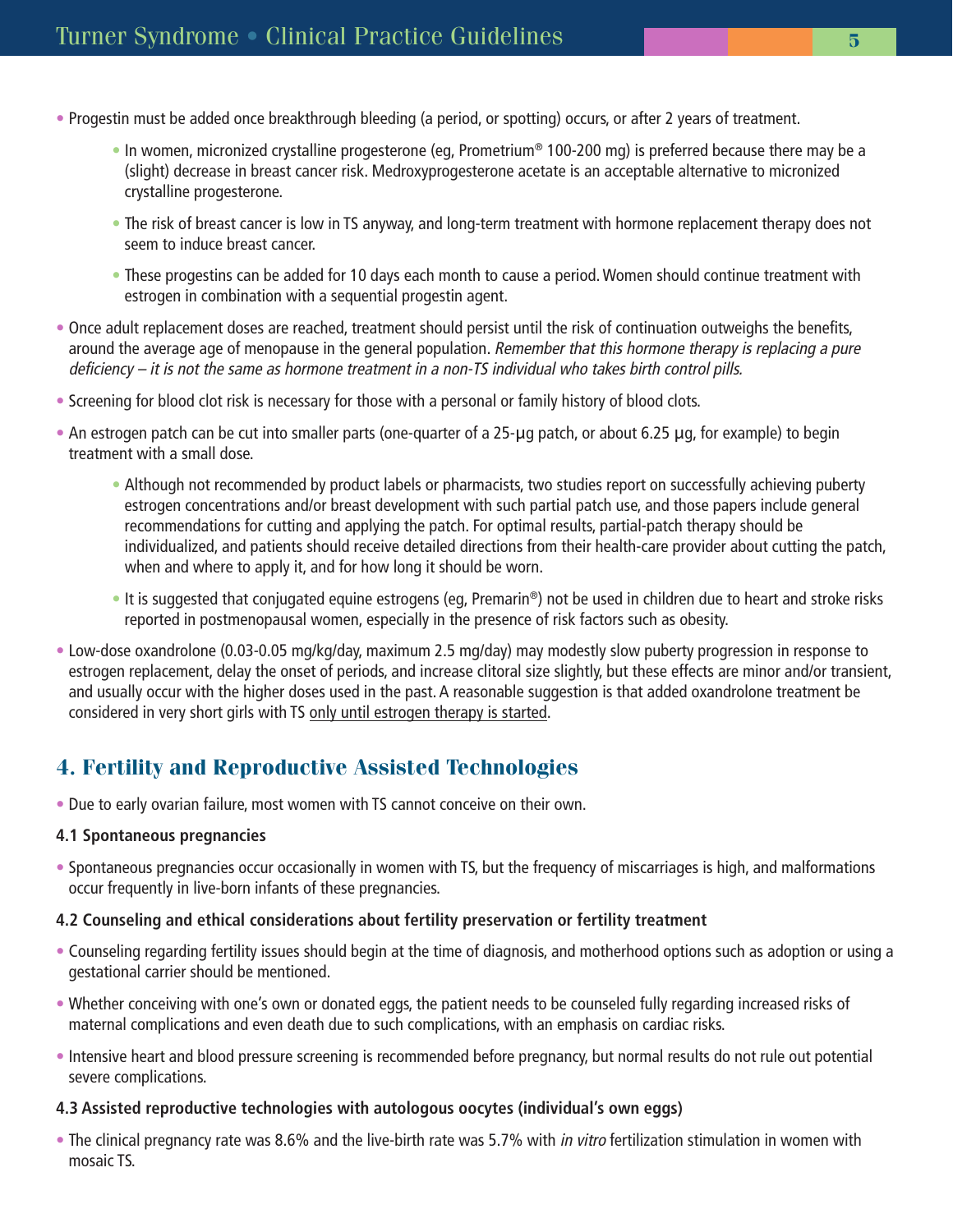• Individuals with TS have a rapidly decreasing ovarian reserve from a very young age. Fertility treatment options, including standard in vitro fertilization, should be discussed with young women, without unnecessary delay.

## **4.4 Assistive reproductive technologies with oocyte donation (with eggs from another woman)**

- For most patients with TS, oocyte donation is the only way to achieve a viable pregnancy.
- Women, both TS and non-TS, who conceive with oocyte donation are at higher risk for obstetrical complications, including blood pressure problems, cesarean section, and premature delivery, and for having a low-birth-weight infant. Risks are magnified in multiple pregnancies.
- It is imperative that any woman with TS undergoing in vitro fertilization or oocyte donation have only a single embryo transfer.

## **4.5 Recommendations for follow-up during pregnancy**

• Management of pregnancy should be undertaken by a multidisciplinary team including maternal-fetal medicine specialists and cardiologists with expertise in managing women with TS.

## **4.6 Fertility preservation in TS**

- Egg cell freezing after controlled ovarian hyperstimulation is a possible fertility preservation option in young women with mosaic TS and persistent ovarian function.
- There is not enough evidence to recommend routine fertility preservation for girls younger than 12 years old.

# **5. Cardiovascular Health Issues in TS**

## **5.1 Background**

- Patients encounter lifelong concerns of inborn and acquired cardiovascular disease.
- Congenital or inborn heart disease occurs in up to 50% of girls and women with TS and includes a high occurrence of abnormally shaped (bicuspid) aortic valve, coarctation (narrowing) of the aorta, and a widened aorta (dilatation) that may lead to rare but often fatal thoracic aorta dissection. Generalized altered artery quality also is seen.
- Cardiovascular conditions such as systemic high blood pressure, ischemic/coronary heart disease, and cerebrovascular disease (stroke) are additional major factors that could reduce the lifespan of an individual with TS.
- Suggested cardiovascular monitoring protocols are shown in **Figure 1** and **Figure 2**. Pediatric and adult cardiologists can undertake self-guided diagnosis and management of cardiovascular problems by following these guidelines and the timetable in Figure 1 and Figure 2.The follow-up plan will be determined by the presence or absence of widening of the aorta, and also the degree of such widening. The approach will be slightly different for children and growing teenagers versus women with TS. Deviations from the protocols in the figures are possible, based on the individual patient's progress. In any case, input from an experienced cardiologist with knowledge of TS cardiac risks is very important.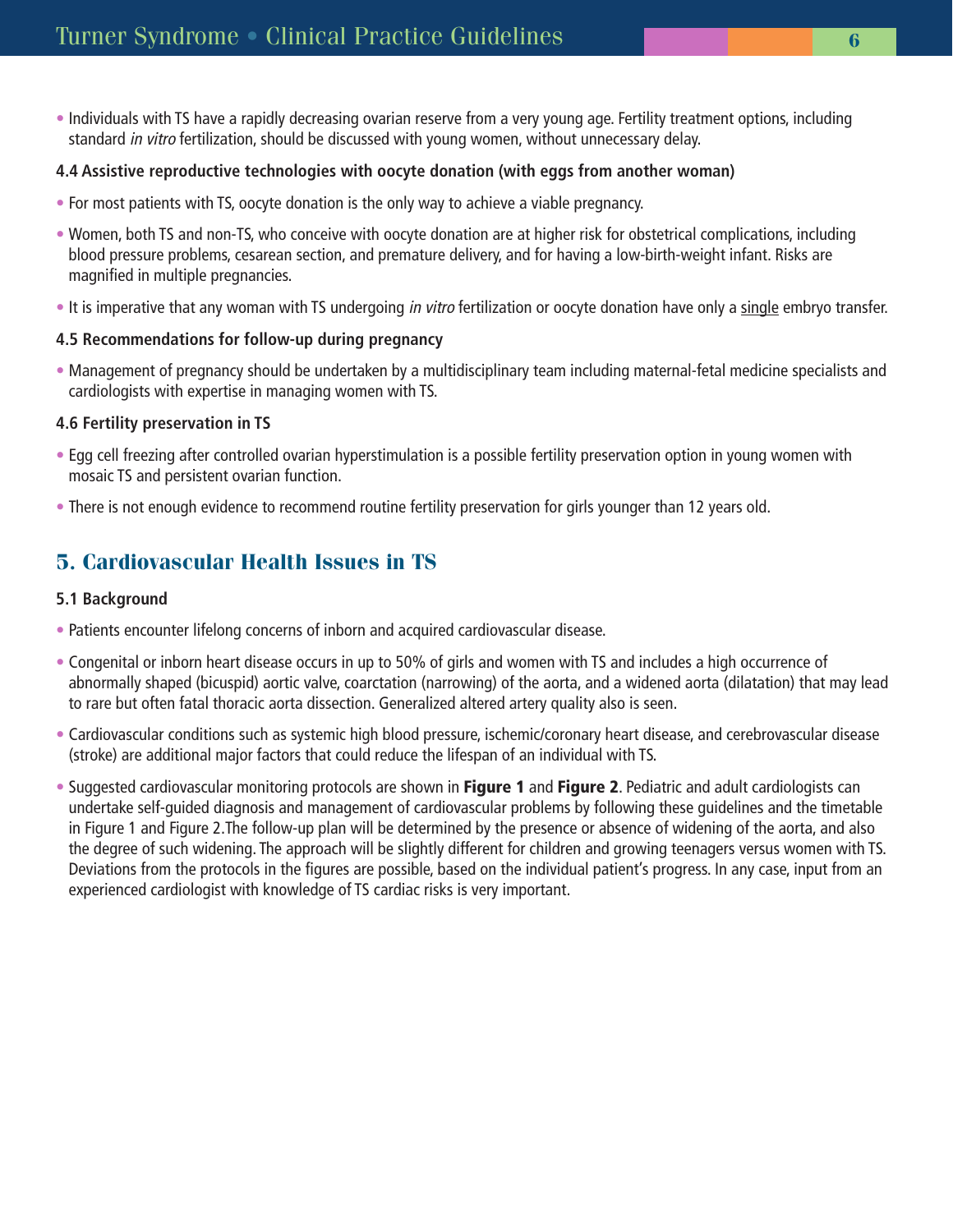

BAV: bicuspid aortic valve; CMR: cardiac magnetic resonance imaging; CoA: coarctation of the aorta; ECG: electrocardiogram; HTN: hypertension (high BP); MRI: magnetic resonance imaging; TSZ: Turner syndrome-specific Z-score (measurement of the width of the big chest artery); TTE: transthoracic echocardiography.

#### **5.2 Medical and operative management of aortic enlargement and aneurysm**

- Dissection or tearing of the aorta occurs in approximately 40 per 100,000 person-years (statistic for expressing frequency rates) in women with TS compared with only 6 per 100,000 person-years in the general population.
- In women with tearing of the aorta, a cardiovascular abnormality such as bicuspid aortic valve, elongation of the transverse aorta, coarctation of the aorta, and/or high blood pressure is common.



ASI: aortic size index; BAV: bicuspid aortic valve; CMR: cardiac magnetic resonance imaging; CoA: coarctation of the aorta; ECG: electrocardiogram; HTN: hypertension; MRI: magnetic resonance imaging; TTE: transthoracic echocardiography.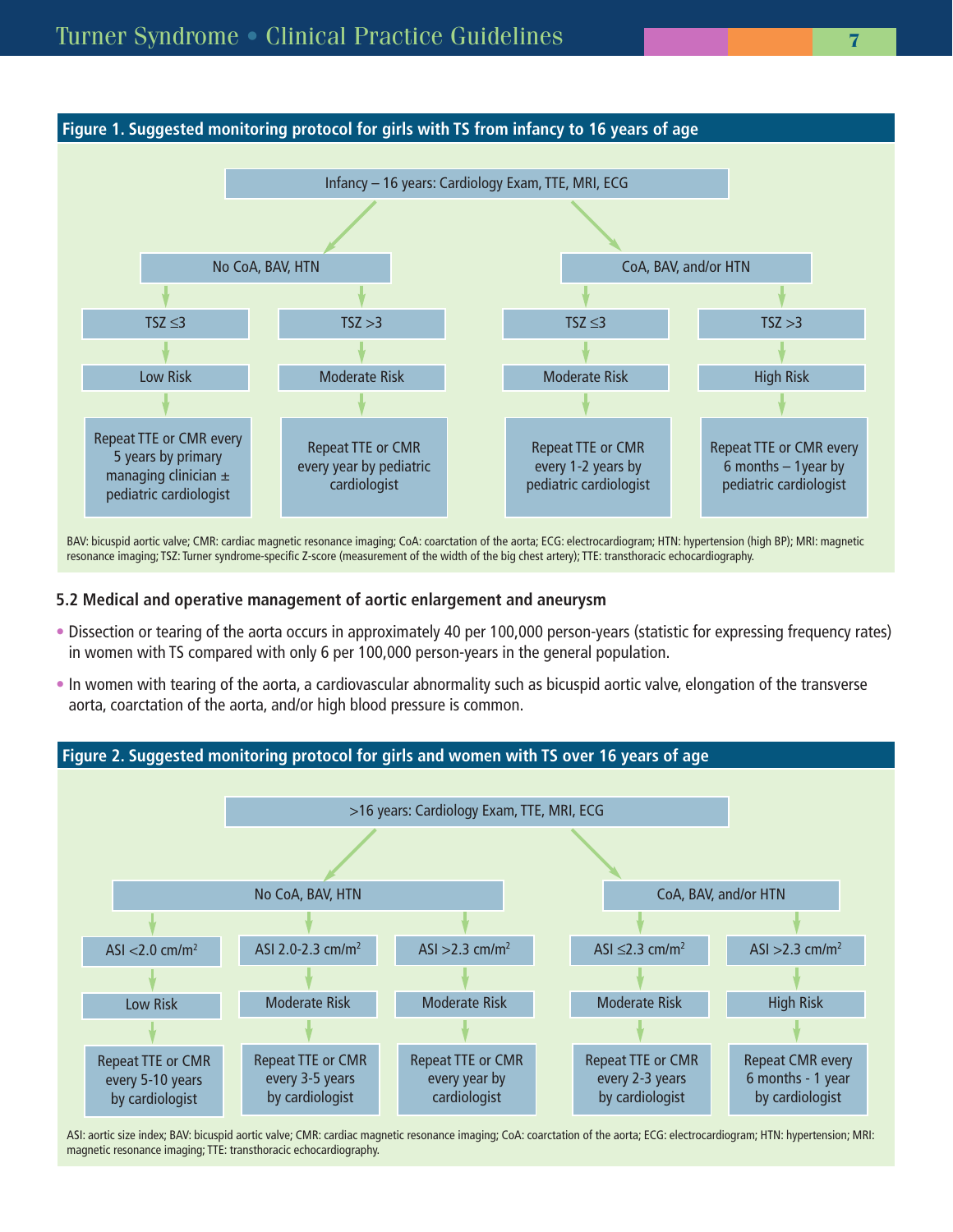- A dependable predictor of the risk for developing a tear in the aorta is the calculation of the aortic size index (absolute aortic diameter in cm divided by body surface area [BSA]). The cardiologist should use this measurement to guide the recommendations for further monitoring – especially in patients 16 years or older. In assessing the risk status of a younger patient, it is helpful to compare the patient's aortic diameter with the diameter of girls with TS who have and have not had a tear in the aorta.
- An absolute ascending aorta diameter of 4 cm may predict tearing of the aorta more reliably than the calculated aortic size index in patients who are ≥16 years old, short-statured and obese, or who weigh very little relative to their height.
- Because maintenance of normal blood pressure may lessen the risk of aortic tearing, it is reasonable to begin preventive medical therapies earlier than what is recommended for the general population.

# **5.3 Cardiac imaging**

• Non-invasive cardiac imaging, including transthoracic echocardiography (TTE) or ultrasound, cardiac magnetic resonance imaging (CMRI) or MRI scan, and computed tomography (CT) or CT scan, is crucial for diagnosis, management, and risk assessment.

# **5.4 Congenital heart disease**

- Congenital heart disease occurs in up to 50% of individuals with TS, is the most frequent cause of early mortality, and is more common in those with a 45,X karyotype.
- Left-sided heart defects are most common, with frequencies of 15-30% for bicuspid (abnormally shaped with only two leaflets) aortic valve and 7-18% for coarctation (narrowing) of the aorta. Other abnormalities frequently seen with TS are partial anomalous pulmonary venous connection, left superior vena cava, elongated transverse arch, and dilatation (enlargement) of the brachiocephalic arteries.
- Less frequent anomalies are hypoplastic left heart syndrome, mitral valve anomalies, interrupted inferior vena cava with azygous continuation, cardiac dextroposition (displacement to the right), ventricular or atrioventricular septal defect, pulmonary valve abnormalities, coronary artery anomalies, and patent (open) ductus arteriosus.

# **5.5 Electrocardiogram (ECG)**

- An ECG is a recording of the electrical activity of the heart, performed by placing electrodes on the chest. Differences between ECG results in those with TS and the general population include PR and QT intervals (measure of time between the start and end of electrical cycle of the heart) and morphological issues (bundle branch block, T-wave changes, and P-wave changes) and time intervals (PR and QT intervals). The estimated frequency of these occurrences is 50% in TS compared with 30% in those without.
- QT-prolonging medications need to be prescribed with caution in individuals with TS. Obtaining a baseline ECG at diagnosis and again after such drugs are started is recommended.

# **5.6 Sports participation**

• Consideration of the risk of aortic tearing should be tempered by the importance of encouraging individualized levels of physical activity in those with TS. The new guidelines, found online at http://www.eje-online.org/content/177/3/G1.full.pdf+html, contain specific recommendations for what type of sports an individual can participate in based on the findings of her heart evaluation. The cardiologist will counsel the individual with TS about which sports activities should be avoided.

# **5.7 Hypertension (high blood pressure)**

- Estimated systemic hypertension rates are 20-40% in children and up to 60% in adults with TS.
- Treatment for hypertension in TS is similar to that in other individuals and includes encouragement of healthy lifestyle choices and weight management.
- It is essential to diagnose and treat underlying causes of hypertension, such as kidney anomalies or narrowing of the aorta, which may also lead to higher blood pressure.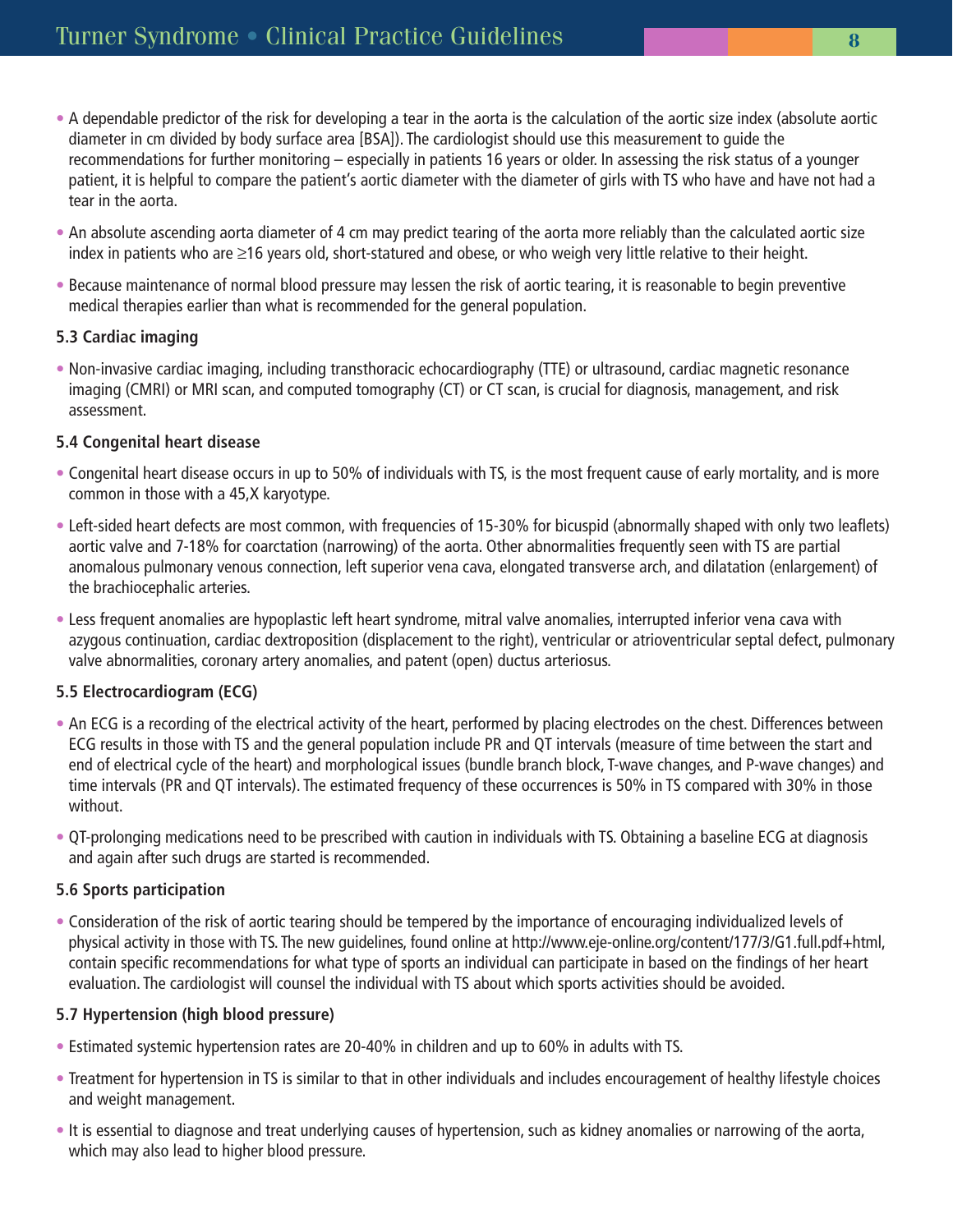### **5.8 Cardiovascular risks during pregnancy**

- Women with TS are at an increased risk for complications from pregnancy, whether with spontaneous pregnancy or after the use of assisted reproductive technology including in vitro fertilization and implantation. Women are at increased risk for tearing of the aorta and high blood pressure-associated disorders of pregnancy, including preeclampsia.
- Treatment includes anti-hypertensive treatment and drugs to prevent (further) aortic dilatation.
- A delivery plan should be made by a team consisting of a minimum of an obstetrician, cardiologist, and anesthesiologist, all with expertise in pregnancy associated with maternal heart disease and/or disease of the aorta.

## **5.9 The coagulation (clotting) system**

- Compared to the general population, individuals with TS have a higher risk of fatal cerebrovascular disease (stroke).
- Some women with TS have excessive activation of their clotting system, but its impact on stroke risk is unknown. Certain estrogen preparations may further increase the risk for stroke, and this should be discussed with the doctor when evaluating the estrogen replacement options.

# **6. Health Surveillance for Associated Health Issues Throughout Life**

#### **6.1 Adult care**

• The multitude of health-care issues for adults warrants an annual assessment, preferably in an interdisciplinary or multidisciplinary clinic familiar with the natural history of TS (**Table 4**).

| Table 4. Guidelines for Adult Health Surveillance: Items for Review and Suggested Frequency |                                       |                                                        |  |  |
|---------------------------------------------------------------------------------------------|---------------------------------------|--------------------------------------------------------|--|--|
| <b>Item</b>                                                                                 | <b>Action</b>                         | Suggested frequency                                    |  |  |
| <b>Obesity</b>                                                                              | Weight                                | Annually                                               |  |  |
| <b>Cardiovascular</b>                                                                       | Electrocardiogram                     | 3-5 years; annually if aortic root >3 cm               |  |  |
|                                                                                             | MRI aorta                             | As appropriate                                         |  |  |
|                                                                                             | <b>Blood pressure</b>                 | Annually                                               |  |  |
| Bone metabolism,<br>osteoporosis, scoliosis                                                 | <b>DEXA</b> scan                      | 3-5 years, and annually at start of specific treatment |  |  |
| <b>Liver</b>                                                                                | Liver function tests                  | Annually                                               |  |  |
|                                                                                             | Liver ultrasound                      | As appropriate                                         |  |  |
| <b>Diabetes</b>                                                                             | HbA1c test $\pm$ fasting glucose      | Annually                                               |  |  |
| <b>Fertility</b>                                                                            | Adoption or oocyte donation education | As appropriate                                         |  |  |
|                                                                                             | Uterine ultrasound                    | As appropriate                                         |  |  |
| <b>Psychology</b>                                                                           | Review psychological issues           | As appropriate                                         |  |  |
| <b>Audiology</b>                                                                            | Audiogram, ENT history                | 3-5 years                                              |  |  |
| <b>Dermatology</b>                                                                          | Skin inspection                       | Annually                                               |  |  |
| <b>Orthodontics</b>                                                                         | Teeth inspection                      | Annually                                               |  |  |
| <b>Blood tests</b>                                                                          | <b>Thyroid function</b>               | Annually                                               |  |  |
|                                                                                             | Celiac screen                         | 5 years                                                |  |  |

\*DEXA: dual-energy x-ray absorptiometry; ENT: ear, nose, and throat; MRI: magnetic resonance imaging.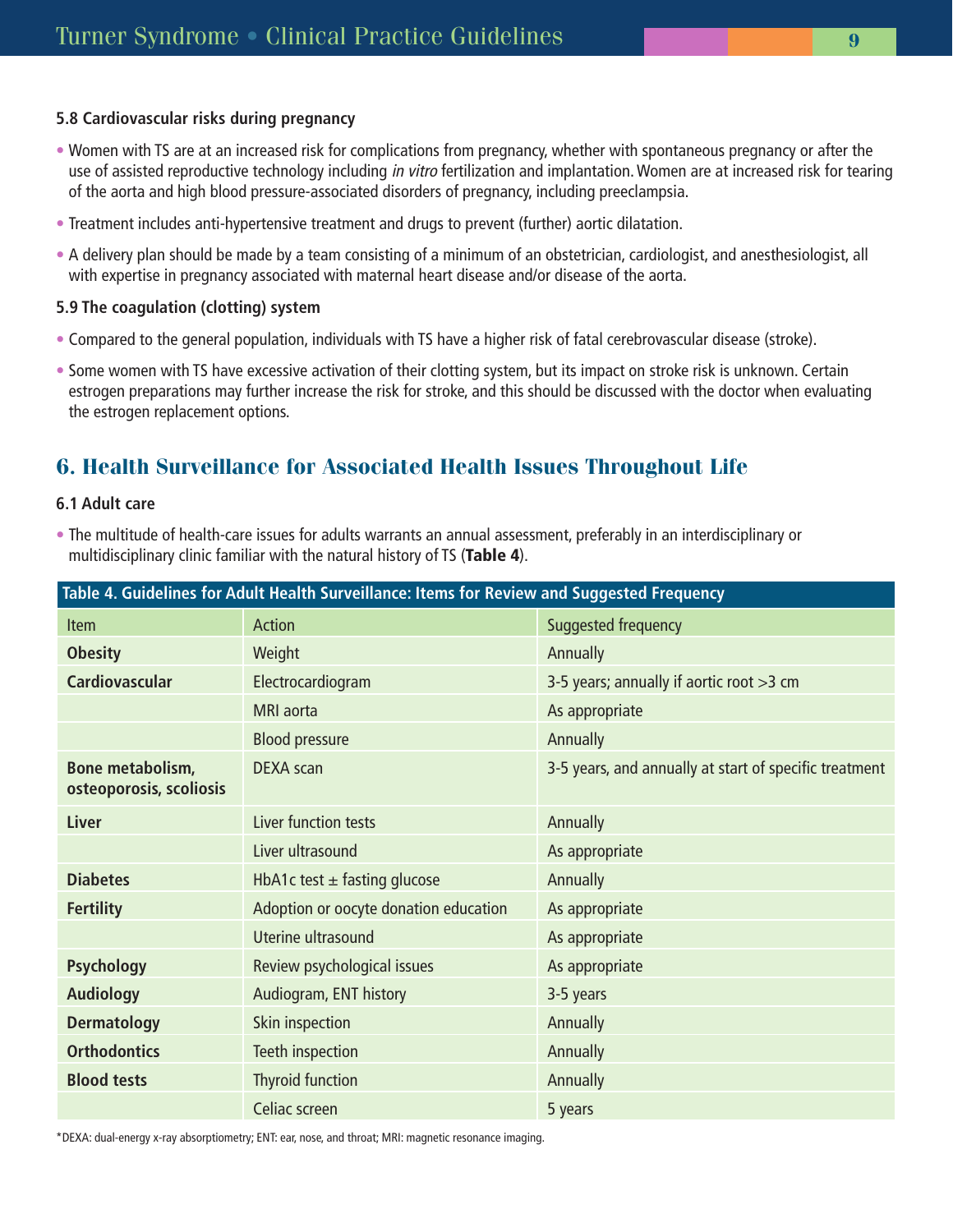#### **6.2 Gynecological care in adults**

• Women with TS should have access to a gynecologist experienced in ovarian insufficiency. If combined oral contraceptive pills are required for women with spontaneous ovarian activity, those containing 20 μg of ethinyl estradiol are preferred to higherdose preparations because they are associated with lower clotting risk.

### **6.3 Cancer surveillance**

- The overall cancer risk is possibly slightly raised, the risk of melanoma is increased between 2- and 3-fold, and the risk of nervous-system malignancy is increased between 4.3- and 6.6-fold.
- The incidence of breast cancer is reduced by at least 30% compared to that of the general population.

| Table 5. Recommendations for screening in TS at diagnosis and throughout life <sup>1,2</sup> |                                                        |                                                                                                                                              |                                                                                                                               |  |  |
|----------------------------------------------------------------------------------------------|--------------------------------------------------------|----------------------------------------------------------------------------------------------------------------------------------------------|-------------------------------------------------------------------------------------------------------------------------------|--|--|
| Item                                                                                         | Children                                               |                                                                                                                                              | <b>Adults</b>                                                                                                                 |  |  |
|                                                                                              | At diagnosis                                           | After diagnosis, throughout childhood                                                                                                        | After diagnosis                                                                                                               |  |  |
| Weight/BMI                                                                                   | Yes                                                    | Every visit                                                                                                                                  | Every visit                                                                                                                   |  |  |
| <b>Blood pressure</b>                                                                        | Yes                                                    | Every visit                                                                                                                                  | Every visit                                                                                                                   |  |  |
| Thyroid function (TSH and [free] T4)                                                         | Yes                                                    | Annually                                                                                                                                     | Annually                                                                                                                      |  |  |
| Lipids (cholesterol)                                                                         |                                                        | Starting during the transition phase<br>$(-17-18$ years of life)                                                                             | Annually                                                                                                                      |  |  |
| Liver tests (Aminotransferases and<br>alkaline phosphatase)                                  |                                                        | Annually after 10 years of age                                                                                                               | Annually                                                                                                                      |  |  |
| HbA1c (blood sugar) with/without FPG                                                         |                                                        | Annually after 10 years of age                                                                                                               | Annually                                                                                                                      |  |  |
| Vitamin D                                                                                    |                                                        | Every 2-3 years after 9-11 years of age                                                                                                      | Every 2-3 years                                                                                                               |  |  |
| Celiac disease screen                                                                        |                                                        | Starting at 2-3 years; thereafter<br>every 2 years                                                                                           | Every 5 years                                                                                                                 |  |  |
| Renal (kidney) ultrasound                                                                    | Yes                                                    |                                                                                                                                              |                                                                                                                               |  |  |
| Audiometric evaluation                                                                       | Yes <sup>3</sup>                                       | Every 3 years                                                                                                                                | Every 5 years                                                                                                                 |  |  |
| Ophthalmological examination                                                                 | Yes <sup>4</sup>                                       | Annually                                                                                                                                     | Annually                                                                                                                      |  |  |
| Dental evaluation                                                                            | Yes, if no<br>previous care<br>has been<br>established | Annually, unless issues related to<br>malocclusion or other dental/skeletal<br>disorders necessitate more frequent<br>screening <sup>5</sup> | Annually, unless consequences of<br>untreated or inadequately treated<br>malocclusion necessitates more<br>frequent screening |  |  |
| Assessment for congenital hip dysplasia                                                      | Yes, in newborns                                       |                                                                                                                                              |                                                                                                                               |  |  |
| Skin examination                                                                             | At diagnosis                                           | Annually                                                                                                                                     | Annually                                                                                                                      |  |  |
| Skeletal assessment DEXA scan                                                                |                                                        | 5-6 years and 12-14 years                                                                                                                    | When discontinuing estrogen, if at risk of<br>insufficient estrogen replacement, or at<br>menopause age                       |  |  |

BMI: body mass index; DEXA: dual-energy x-ray absorptiometry; FPG: fasting plasma glucose; T4: thyroxine; TSH: thyroid stimulating hormone.

1 The table does not include cardiovascular and neuropsychological screening recommendations, which are covered elsewhere.

2 Recommendations are for screening only. Clinical suspicion of active disease should always lead to relevant investigation.

3 When 9-12 months old

4 When 12-18 months old

5 Many individuals with TS require orthodontia. Modifications that might need to be made to standard orthodontic treatment plans include antibiotic prophylaxis, adjustments to account for altered dental morphology, and altered treatment timing due to delayed growth.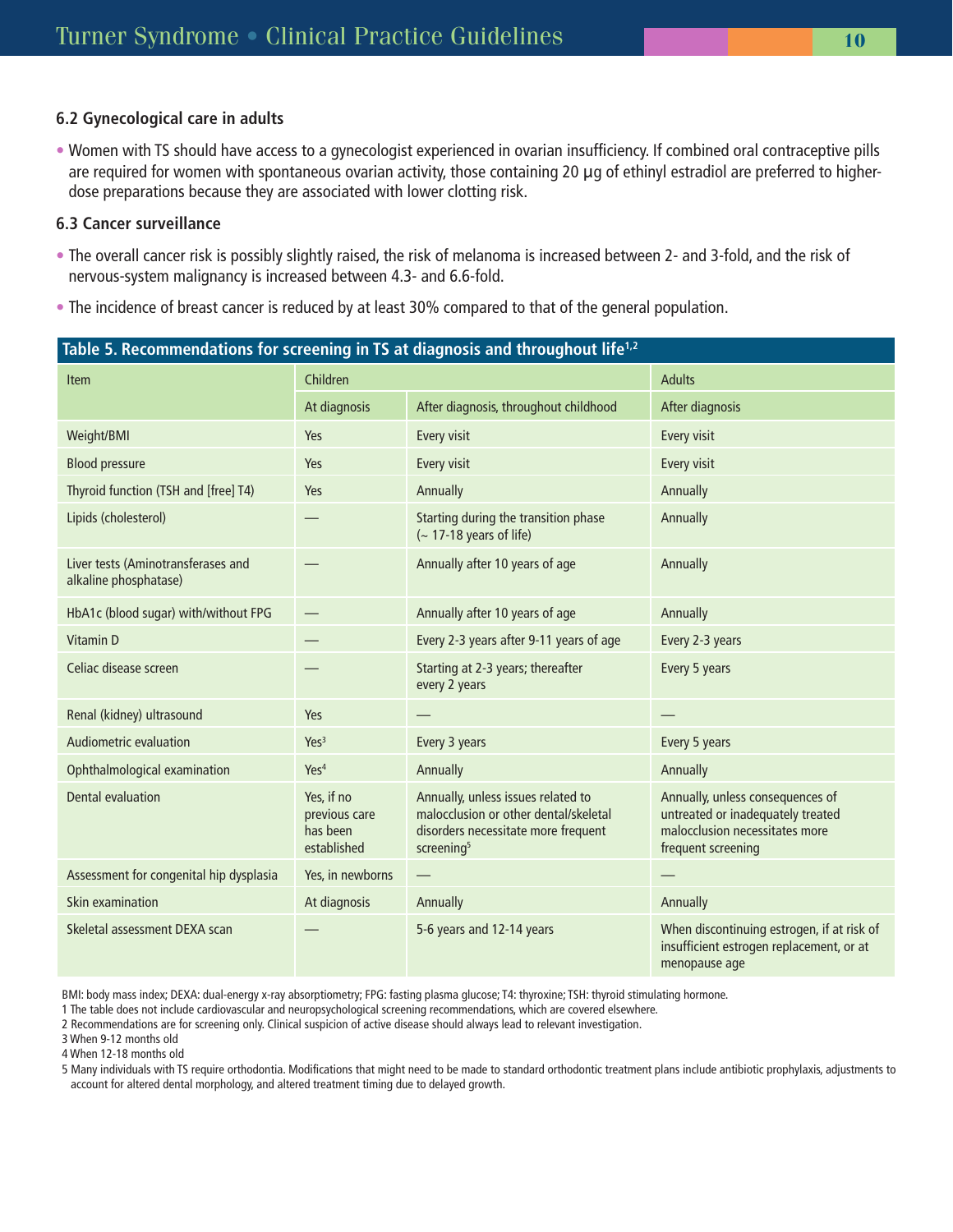• Gonadectomy (removal of the ovaries) for TS individuals with a fragment of the Y chromosome as part of their genetic make-up should continue to be mandatory. Upon genetic diagnosis of TS, when such Y chromosome material is detected, a recommendation should be made to remove the ovaries as a preventive measure. This is done because there is an increased risk that those ovaries will develop growths over time, and those growths can become malignant.

## **6.4 Comorbidity (presence of one or more additional diseases or conditions in a patient) in TS from childhood to adulthood: monitoring for associated health issues in TS**

- **Table 5** shows recommendations for the management of TS comorbidities not covered elsewhere in the clinical practice guidelines.
- Otolaryngology problems (hearing, ear health): Conductive hearing loss is common due to middle-ear effusion, frequent ear infections, and ear drum pathology. Sensorineural hearing loss is the prevailing hearing impairment in TS, is seen in one-third of patients, and occurs with and without significant middle-ear pathology.
- Autoimmunity: Individuals with TS are at increased risk for developing thyroid disease (thyroiditis, hyperthyroidism, and hypothyroidism), celiac disease (sensitivity to gluten in the diet), and, to a lesser degree, diabetes, juvenile rheumatoid arthritis, uveitis (eye inflammation), and inflammatory bowel disease.
- Obesity: Many individuals with TS have a higher body mass index (BMI), higher percent of body fat, larger waist circumference, and lower percent of lean body mass than age-and BMI-matched peers.
- Diabetes: The risk of type 1 and type 2 diabetes is increased in patients across all ages. Various glucose (blood sugar) homeostasis (maintenance of stable conditions) abnormalities (without apparent diabetes) have been described; these include hyperinsulinemia, insulin resistance, decreased insulin secretion, and impaired glucose tolerance.
- Lipid disorders: TS may be associated with an arterial plaque promoting lipid profile (elevations of the fat in the blood) in youth, contributing to an already elevated cardiovascular risk. Hypercholesterolemia (high cholesterol levels) occurs in 37-50% of women with TS, a higher rate than that observed in the general population.
- Lymphatics: Many fetuses with severe lymphedema (accumulation of fluid within tissues) fail to survive. Surviving fetuses usually are born with peripheral edema (primarily of the hands and feet) and some degree of webbing of the neck. This is strongly associated with left-sided congenital heart defects. Further consequences include a lower neck hairline, altered ear position, small nipples, and unusual shape of finger nails and/or toe nails.
	- Peripheral edema (hand and/or foot swelling) usually resolves or improves greatly by 2 years of age without therapy, but professional edema therapy may be started early if the fingernails, toenails, and/or skin are compromised.
	- Even if lymphedema resolves or was not present from birth, it may (re)occur at any age, possibly in association with initiation of estrogen therapy, but more frequently in association with excessive weight gain.
- Dental and orthodontics: Individuals with TS may have a wide range of dental and orthodontic issues including advanced dental age, an increased risk for root shortening that could lead to tooth loss especially during orthodontic treatment, and other issues that may affect feeding/eating or speech. Teeth may have a thinner enamel and abnormal dentin, yet the cavities (caries) are less common than the general population. To prevent tooth deformities, teeth-crowding, trismus (jaw-muscle spasm), chewing difficulties, breathing obstruction, and disturbed digestion, treatment of tooth misalignment is essential. Guidelines for the orthodontic treatment of patients with TS reflect modifications to routine care that may be necessitated by TS-related differences in the rate and timing of growth, the development of craniofacial structures, and dental morphology.
- Ophthalmology: Early detection and correction of refractive errors such as nearsightedness are vital to prevent vision loss. Strabismus (abnormal alignment of the eyes) and amblyopia (weak eye) each occur in about one-third of females with TS. Ptosis (eyelid drooping) and unusual eyelid folds are also common.
- Dermatology: Individuals with TS have an increased number of pigmented nevi (moles), and may have a higher incidence of melanoma than the general population. Growth hormone treatment may trigger growth of these skin marks, but it neither increases the number of moles nor triggers cancerous transformation.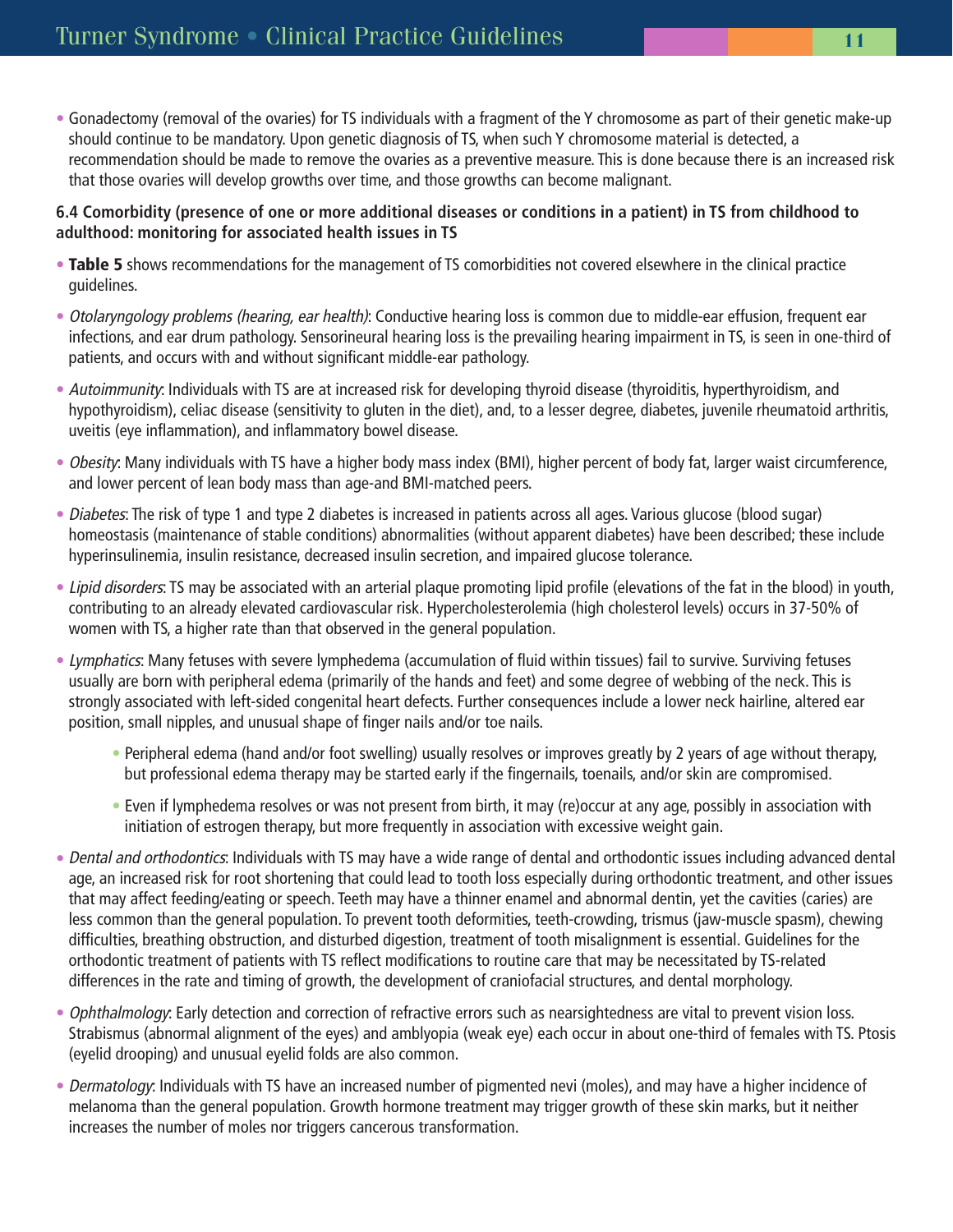- Orthopedics: Musculoskeletal abnormalities are extensive in TS. The type differs from person to person, and is not consistently associated with specific karyotypes. Scoliosis may progress or develop during growth hormone therapy. An increased risk of kyphosis (upper spine bending forward), vertebral wedging (irregular shaped bones), and scoliosis occurs in patients with TS. Infants may have an increased risk of congenital hip dysplasia. Abnormalities including knee alignment and arch irregularities, are common.
- Osteoporosis, fracture risk, and vitamin D deficiency: Women and girls have an increased risk for fracture even with normal bone mineral density (BMD). Increased fracture risk is associated with BMD, history of parental fracture, hearing impairment, and older age. Many women with TS have osteoporosis resulting from inadequate estrogen exposure. Vitamin D metabolism may be abnormal, and Vitamin D3 supplementation (20 μg or 800 IU daily) in those with low 25-hydroxyvitamin D, along with estrogen replacement, preserves bone mass. Because of small bone size accompanying short stature, radiographic evaluation of BMD may be difficult to interpret.
- Gastrointestinal disease: The prevalence of inflammatory bowel disease, especially Crohn's disease, is increased, and inflammatory bowel disease (IBD) tends to have an earlier onset and more severe symptoms in individuals with TS compared to the general population. Celiac disease, an intolerance of gluten in the diet, also has an increased frequency, with a prevalence of 4.5%. It is recommended that any patient who has abdominal pain, unexplained weight loss, diarrhea, and/or intestinal bleeding be evaluated for IBD. Liver test abnormalities are common, despite individuals having no symptoms of liver problems, and the risk of cirrhosis is 6-fold more than in the general population. Liver enzyme elevations tend to persist or progressively increase, and rarely revert to normal, but may decrease or resolve with estrogen hormone replacement. Persistent liver enzyme elevations should prompt assessment by a liver ultrasound with Doppler blood flow.
- Kidney disease: Kidney anomalies affect 24-42% of patients. Anomalies include horseshoe shape (11%) and partially or totally duplicated (5-10%), absent (2-3%), multicystic (<1%), or ectopic (<1%) kidneys. Mortality related to kidney disease is 7-fold higher than in the general population. Urinary tract infections are thought to be more frequent because of obstruction or reflux. Kidney scarring due to prolonged reflux or recurrent infections can result in elevated blood pressure, therefore proper intervention (including antibiotic treatment or surgical correction) is critical.

# **7. Transition from Pediatric to Adult Care**

- Many young women with TS do not receive adequate care, or recommended age-appropriate screening, leading to reports of under-recognition and treatment of related conditions and poor health outcomes.
- Early adolescence is an ideal time to promote the development of independent self-care behaviors, create awareness of her personal health history, and promote healthy lifestyles.

# **7.1 Transferring care to adult providers and meeting the transition challenge**

- Generic and TS-specific tools have been developed to help patients with health-care transition preparation, planning, and implementation.
- The "TS Pediatric to Adult Care Transition Toolkit" (https://www.acponline.org/system/files/documents/clinical\_information/high\_value\_care/clinician\_resources/pediatric\_adult\_c are transitions/endo turner/endo ts transition tools.pdf) addresses core transition elements (readiness, transfer of records/information, self-care knowledge and skills), as well as TS-specific material.

# **7.2 Key TS-specific content areas to be addressed during transition**

• TS-specific topics to be addressed are: estrogen therapy and reproductive issues; TS Healthcare Checklist for Adults; TSassociated needs and lifestyle requirements to ensure optimal health outcomes; cardiovascular health-care throughout the lifespan; and psychosocial, educational, and vocational issues to ensure full potential and high quality of life.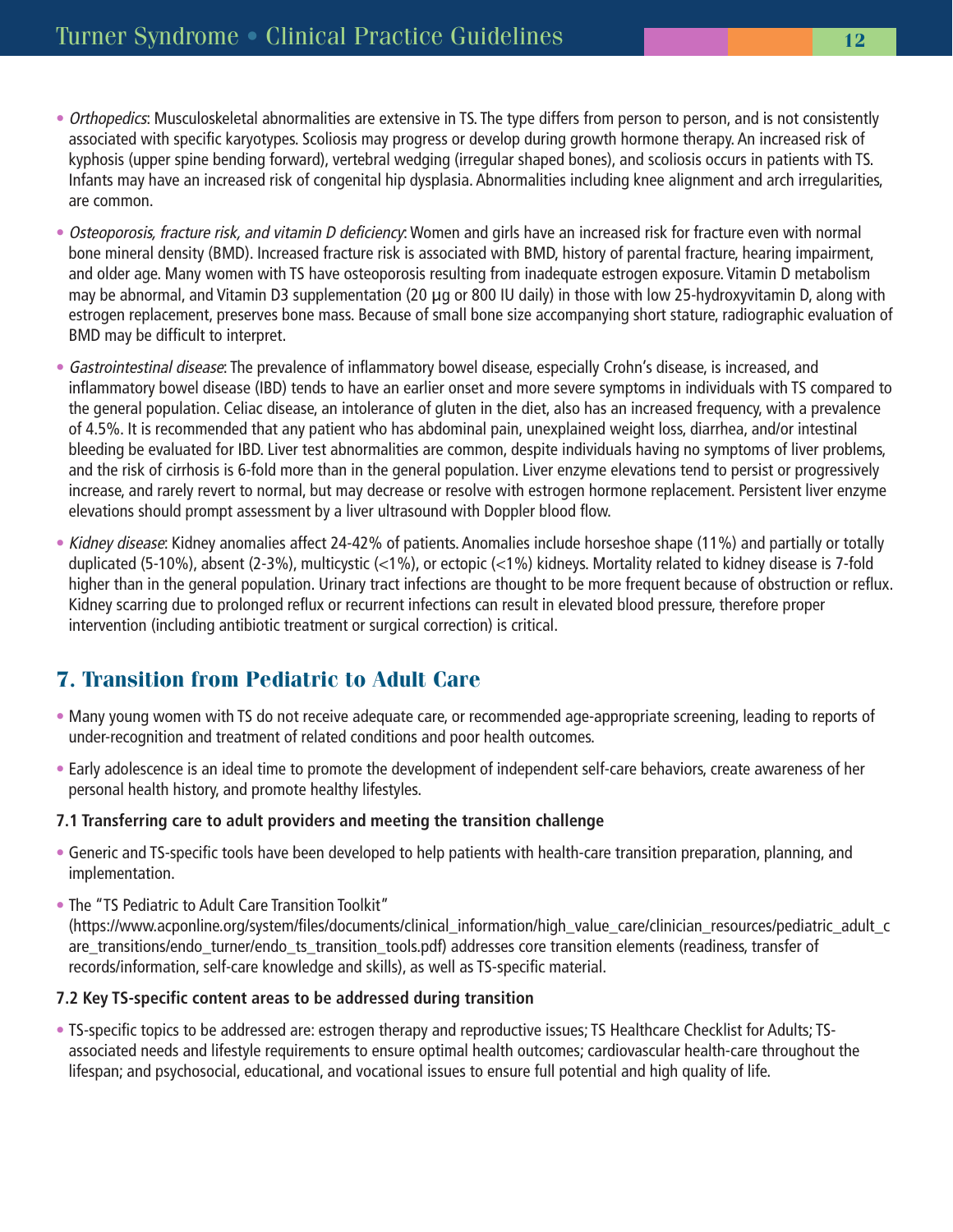# **8. Neurocognition (the brain's ability to understand) and Behavior**

### **8.1 Background**

- TS is associated with a neurocognitive profile that may negatively impact educational success.
- It is recommended that neuropsychology and allied behavioral health services be integrated into the care of girls and women with TS.
- It is recommended that a neuropsychological evaluation be conducted at preschool age, at school entry, at transition to high school and higher education, or at any time that difficulties arise. The evaluator should have knowledge of TS-specific cognitive deficits.
- It is recommended that children be referred for occupational, physical, and speech therapy in early life or at school entry.
- Cognitive and psychosocial challenges associated with TS include attention deficit/hyperactivity disorder (ADHD), specific learning disorders, social communication disorder, autism spectrum disorders, and developmental coordination disorder.
- Evidence suggests that generic interventions developed for non-TS populations may be adapted with similar positive effects.
- When learning issues are present, academic accommodations should be made, including tutoring, extension of time demands, and utilizing learning/teaching strategies that capitalize on verbal strengths.

## **8.2 Intellectual functioning**

• Most individuals with TS have average intelligence, but approximately 10% experience intellectual disability (most commonly associated with a ring X chromosome). Verbal reasoning is consistently better than perceptual reasoning (using the senses), likely reflecting specific impairments in executive functions (control of behaviors) and visuospatial abilities (spatial relationship of objects). Language skills are often strong, but mathematics can be challenging, leading to academic difficulties.

### **8.3 Attention, working memory, and cognitive control**

- Deficits in executive functioning and reduced processing speed are frequently reported, and attention deficit/hyperactivity disorder is observed in approximately 25% of school-aged children.
- Reduced processing speed (the pace at which one takes in information, makes sense of it, and begins to respond) is a frequent finding.
- Parent management training and classroom modifications are helpful for children. Workplace accommodations may benefit adults.

### **8.4 Visuospatial, perceptual-motor, and sensorimotor development**

- The most frequently observed cognitive challenges in individuals with TS are in the visuospatial domain and may show up as difficulties with tasks like judging distances, driving, and mathematical calculations.
- Children should be referred for academic support if spatial deficits interfere with academic functioning. Occupational and/or physical therapy are often helpful.

### **8.5 Speech and language**

• Average to above-average performance on standard batteries of receptive and expressive language functioning have been noted, but occasional weaknesses are reported in language tasks that incorporate executive demands (eg, giving multi-step instructions) or rely on spatial language (e.g., giving verbal directions using words such as "over," "behind," or "up there," to locate an item).

### **8.6 Declarative memory (memory of facts and events)**

• Long-term memory for verbal information may be preserved or enhanced, but object and location memory are less efficient. Learning and initial retention of information appear normal, but information is often forgotten very quickly.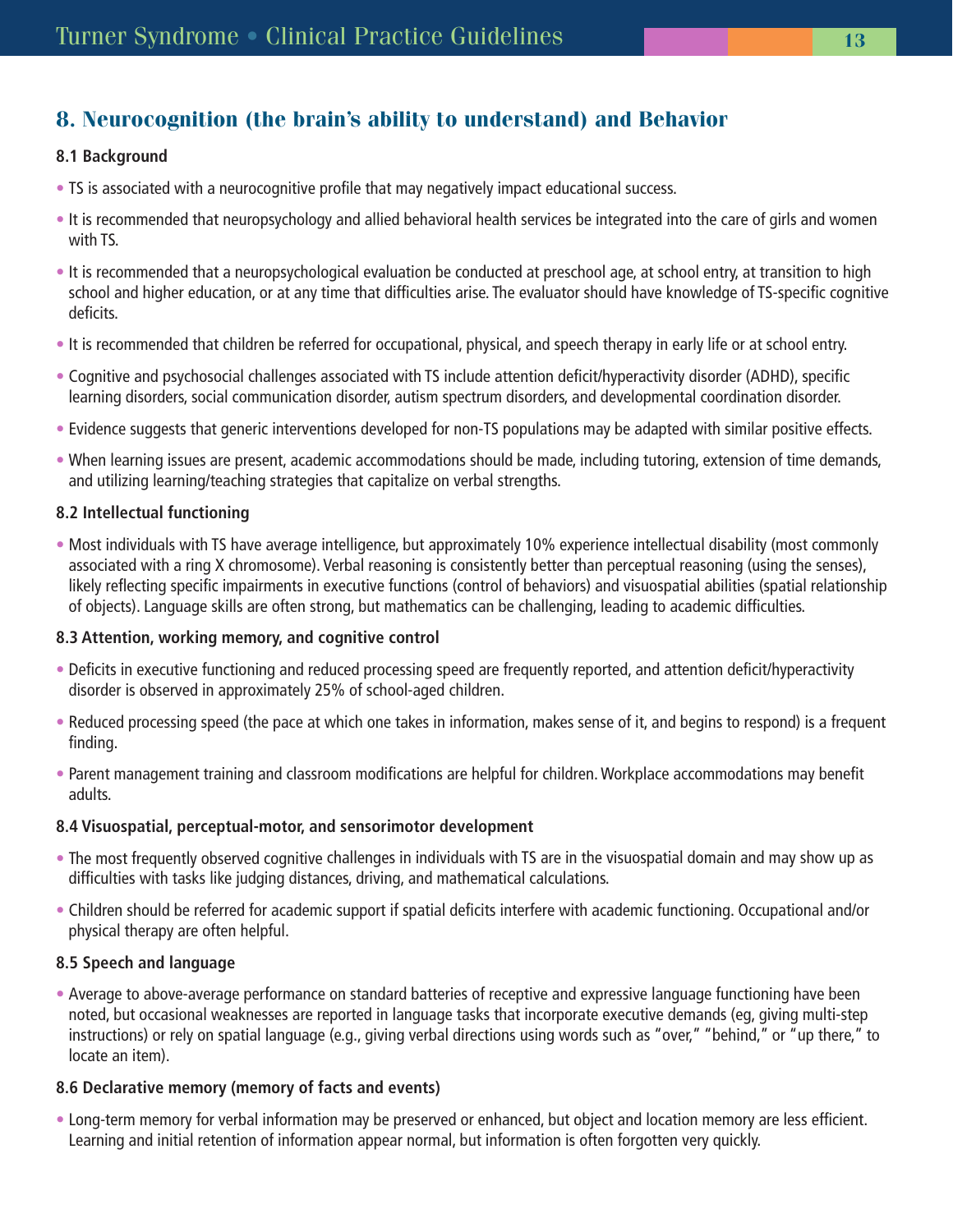• Visual learning may be improved by describing materials aloud and incorporating verbal mnemonics (the pattern of letters, ideas, or associations).

## **8.7 Social cognition**

• Girls and women with TS may not recognize facial expressions well and often have difficulty understanding the emotional feelings of others. Social skills group therapy may be helpful.

# **8.8 Education attainment and professional satisfaction**

- A 50% prevalence of a mathematics learning disorder (dyscalculia) is common in those with TS compared to the general population.
- School-aged children with TS often display advanced reading and word recognition skills.
- Despite the challenges posed by the neurocognitive profile often seen in TS, women with TS frequently attain a level of education that is similar to or greater than that of the general population.
- The employment status of young women with TS is equal to or higher than that of comparison groups, although retirement occurs much earlier. Adults, especially older women, have a lower occupational status than would be expected from their educational level and report less positive/challenging work experiences. Employment and life-skills coaching can be helpful.

## **8.9 Psychosocial issues**

• In general, girls and women with TS experience a lower self-concept than those without TS. They report higher degrees of social isolation and anxiety, form fewer close friendships, marry at lower rates, and are less likely to live with others. Providing support to individuals with TS who are attempting to integrate into social communities can be a key strategy in helping them form strong social networks.

### **8.10 Impact of hormonal therapies**

• Women with TS usually have similar neurocognitive profiles despite preserved ovarian function or adequate estrogen replacement. Similarly, GH treatment does not appear to affect neurocognition.

# **9. Optimizing Care Across the Lifespan**

# **9.1 Exploring alternatives to hospital clinics**

• Care for those with TS lends itself to telemedicine and the use of online medical records. Families and women who do not live in an area with accessible care could explore using these options to connect with TS specialists.

# **9.2 Role of patient support organizations**

• Adolescents and women with TS and parents of young girls with TS should contact a local or national TS organization for resources and peer-to-peer support.

# **9.3 National registries for TS**

• The guidelines recommend that national registries recording clinical and psychosocial data from individuals with TS be established and that data from them be combined to determine factors contributing to research.